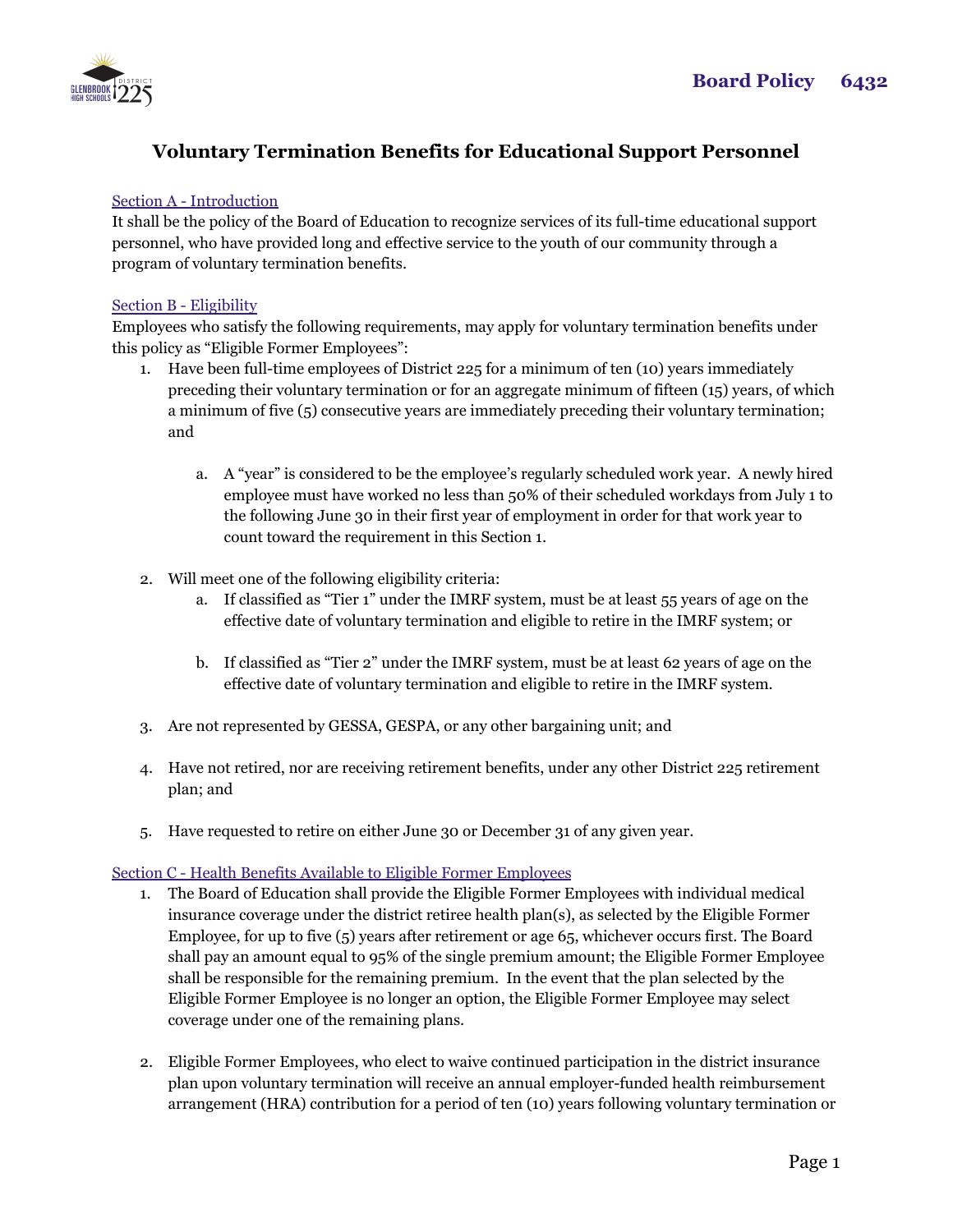

until age 65, whichever is sooner. The amount of the HRA contribution will be equal to 95% of the average retiree HMO and PPO single premium amount at the time of voluntary termination. Eligible Former Employees receiving these contributions will be subject to premium costs increases or decreases which may occur as a result of future changes in the cost of the noted premiums in the district plan used as the basis for calculating this benefit. Such payment shall be made as follows:

- a. For a 260 or 239 employee retiring in June, they will receive a prorated contribution for the months of July through December, on or before July 31 of their first year as a retiree. Eligible Former Employees will subsequently receive their annual contribution on or before January 31, deposited into their district-established HRA account.
- b. For a 203 or 186.5 employee retiring in June, they will receive a prorated contribution for the months of September through December, on or before September 30 of their first year as a retiree. (Participation in the district's health plan(s) will continue through August 31, as the premiums for these months would be prepaid during their final year). Eligible Former Employees will subsequently receive their annual contribution on or before January 31, deposited into their district-established HRA account.
- c. Those employees retiring in December, will receive their first annual contribution, and subsequent annual contributions on or before January 31, deposited into their district-established HRA account.
- d. In the year that the retiree reaches age 65, they will receive a prorated contribution for the months they are under 65 (e.g., if an Eligible Former Employee turns 65 on April 15, they will receive a prorated contribution for the months of January through April), deposited into their district-established HRA account.
- 3. Eligible Former Employees, who elect those insurance allowance benefits contained in paragraph 1 of this Section C, shall be allowed to maintain family medical insurance coverage under one of the district health care plans accessible to retirees as selected by the Eligible Former Employee, (provided they had family coverage on the effective date of their retirement). Eligible Former Employees shall be responsible for the full premium, therefore, less the Board's contribution referred to in paragraph 1 of this section.

### Section D - Additional Health and Insurance Benefits Available to Eligible Former Employees

- 1. In addition to the benefits provided in Section C, the Board of Education shall contribute \$2,500, annually, to an employer-funded HRA account, on behalf of the Eligible Former Employee, for a period of five (5) years after the effective date of retirement. Such payment shall be made on or before January 31, deposited into their district-established HRA account.
- 2. Eligible Former Employees who elect to continue coverage, past Medicare eligibility must enroll in a health insurance policy coordinated with Medicare if one exists. Such policy may also provide for a reduction in benefits and premiums. Eligible Former Employees shall be responsible for the full premium of these plans.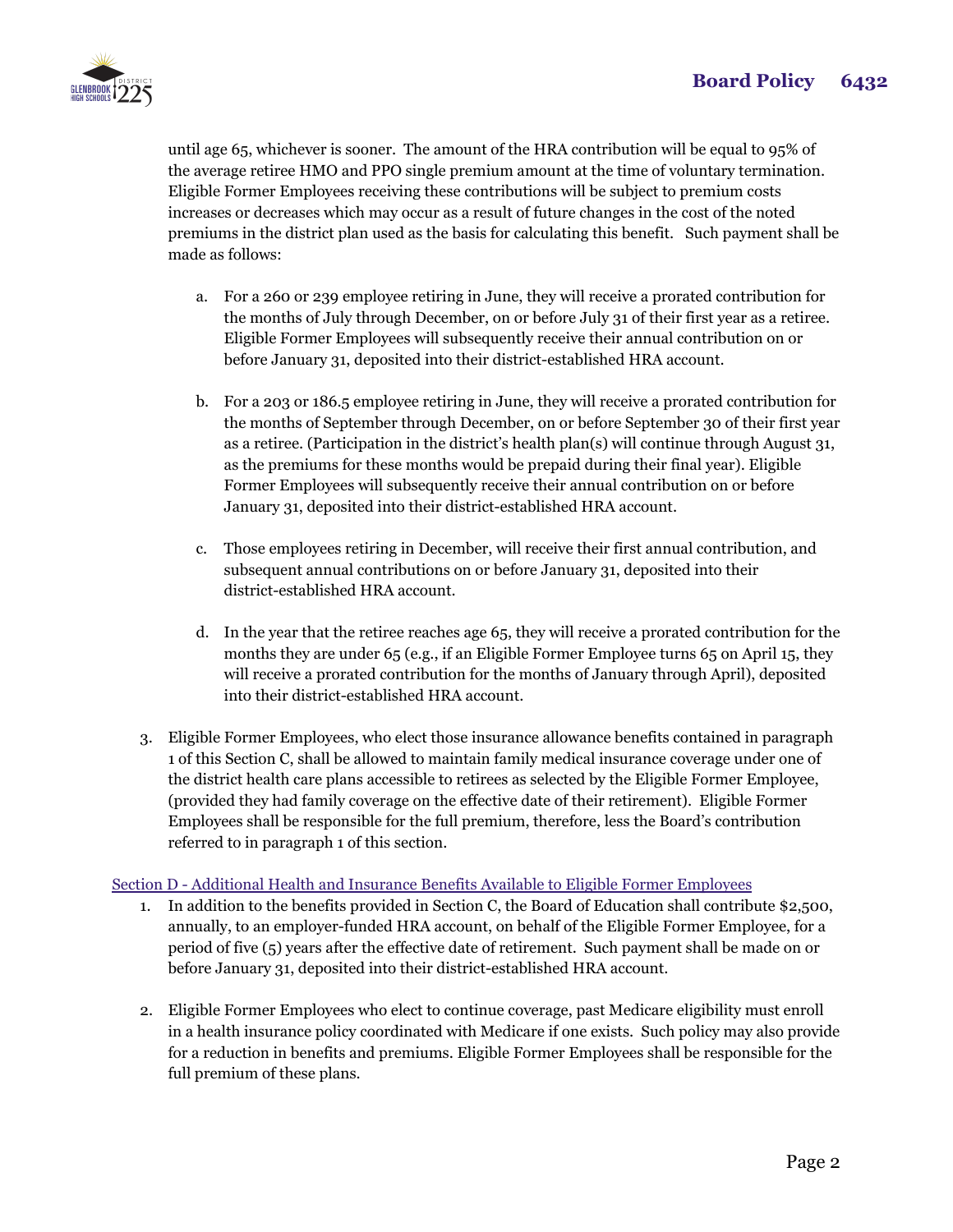

- 3. The Board of Education shall allow Eligible Former Employees to maintain the dental and vision coverage they had in effect at the time of retirement, or as such plan may be amended from time to time for current district employees, until age 65 or until the Eligible Former Employee is eligible for Medicare, whichever occurs first. Eligible Former Employees shall be responsible for the full premium of these plans.
- 4. The Board of Education shall provide Eligible Former Employees with \$10,000 of term life insurance until the Eligible Former Employees reach age 65 or the age of Medicare eligibility, whichever shall occur first. The term life insurance shall be provided by the Board at no cost to the Eligible Former Employee.
- 5. The Eligible Former Employees shall be allowed to convert any term life insurance, bought or provided for by the Board of Education and in effect on their last date of employment, to any alternative policy approved by the insurance carrier. After such conversion, Eligible Former Employees shall be responsible for full payment of any premium.
- 6. Eligible Former Employees shall be allowed to continue to participate, at no cost, in the Employee Assistance Program provided by the Board for regularly employed employees.

### Section E - Salary Benefits Available to Eligible Former Employees

- 1. Educational support personnel submitting their notice of intent to retire will be entitled up to a maximum of three (3) salary increases of six percent (6%) for each year prior to the effective date of retirement.
- 2. The 6% increase described in Paragraph 1 of this section shall be in lieu of any salary increase, which the employee would otherwise receive.
- 3. Salary payments described in paragraph 1 of this section shall be defined as contractual salaries paid for the performance of duties as an employee. The salaries shall not include any stipends or any other payment of any type whatsoever.
- 4. During the employee's last four years of employment, they shall not receive any new stipends or other extra duty payments, of any type, (not previously performed in prior years) that would result in exceeding the State maximum salary increase of 6%. Any employee who incurs a State maximum salary penalty shall be ineligible for any benefits contained in this policy.
- 5. All requests for participation under this section must be submitted in writing to the Superintendent or designee no earlier than February 1 of the year before the first year for which the employee is seeking the salary enhancement described in paragraph 1 of this section, and no later than April 1 of the first year for which the employee is seeking the salary enhancement described in paragraph 1 of this section. For the first year, payments will be made over the employee's remaining paychecks based on the date of declaring their intent to retire. The request shall include a copy of the employee's latest statement from the IMRF system indicating the employee's service credit information if that information is necessary to qualify the employee's for this plan.